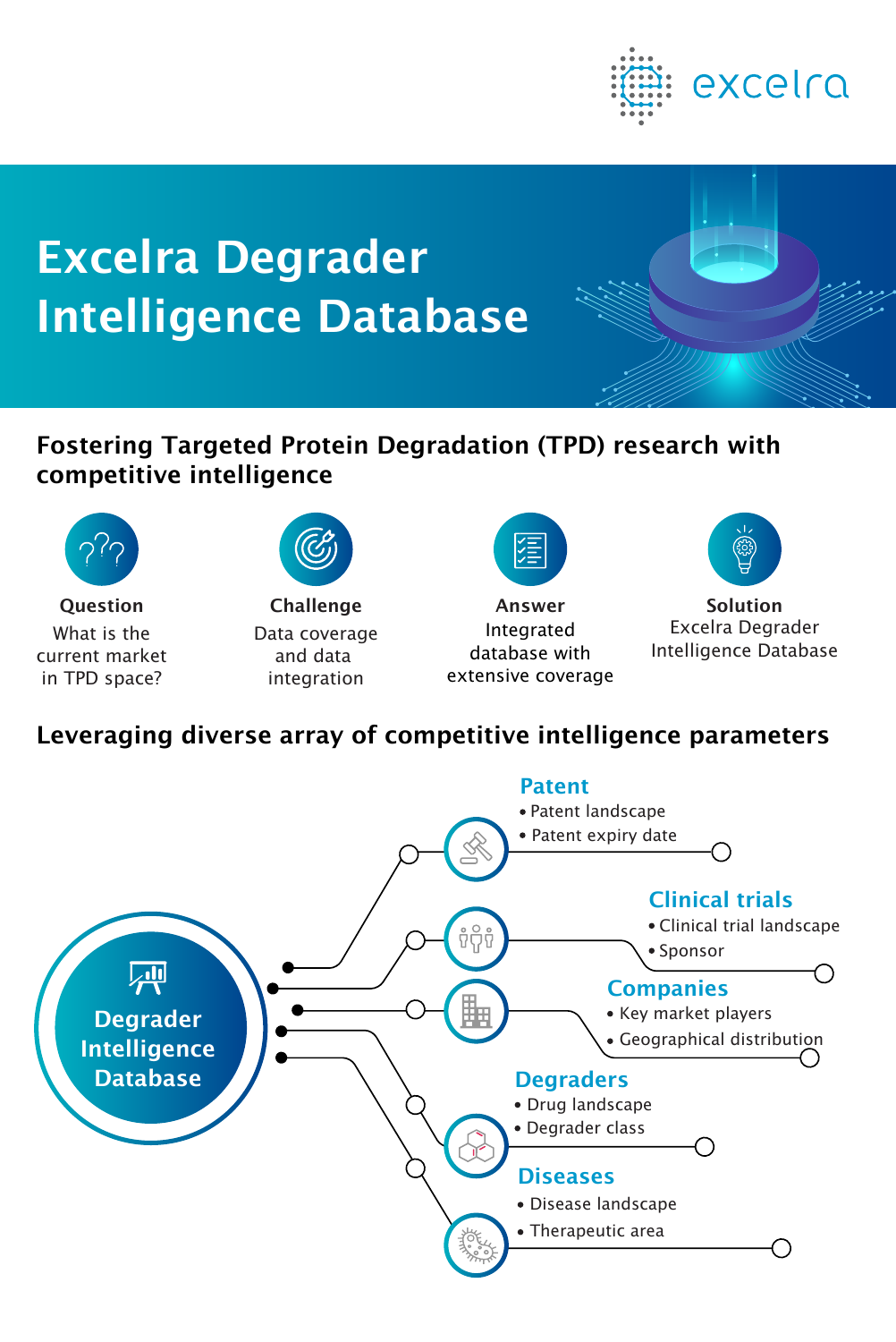#### Unlock hidden insights with our data



 *Multiple data points from several harmonized sources*

#### Accelerate TPD innovation by data-driven decisions